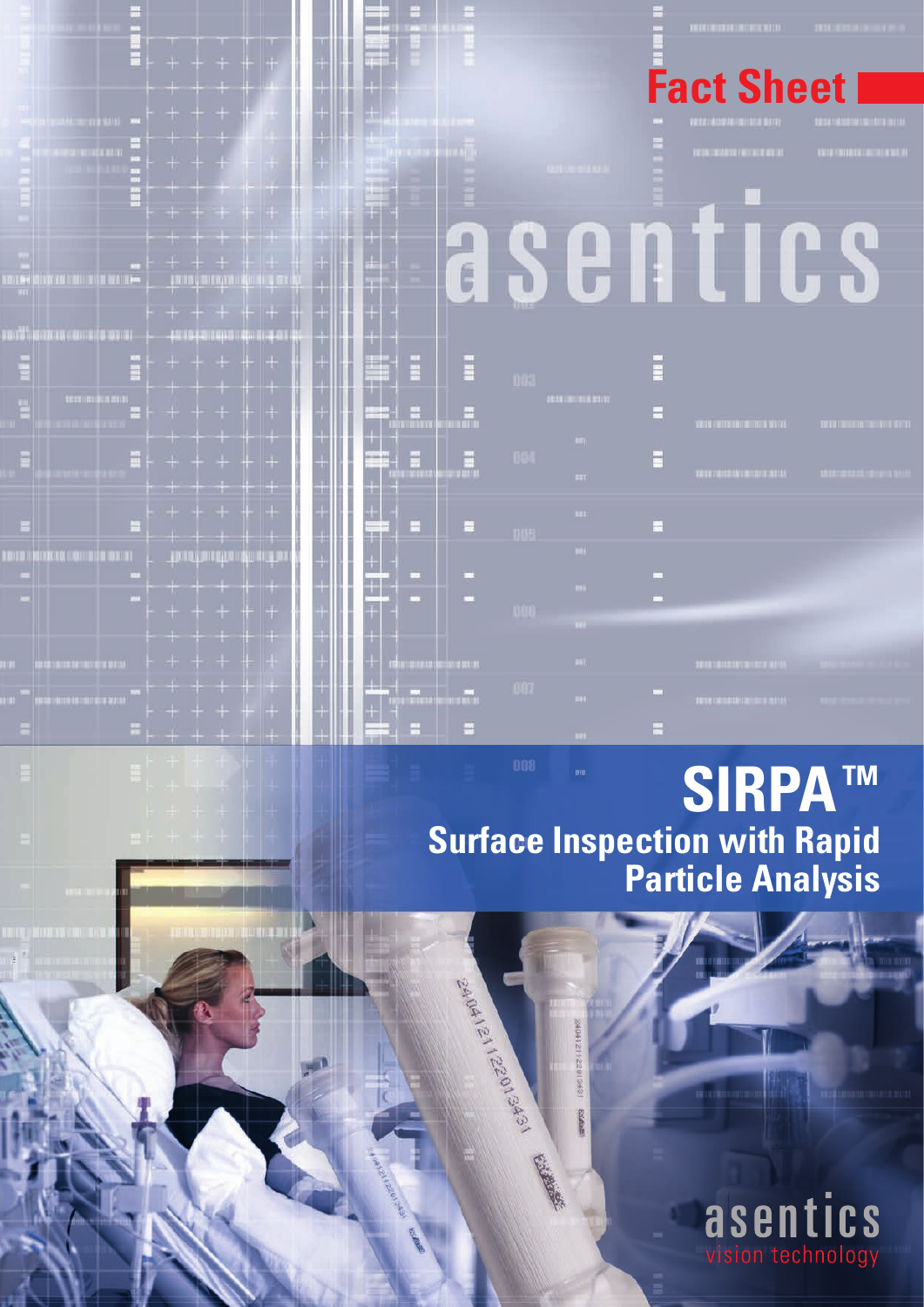### **SIRPATM Surface Inspection with Rapid Particle Analysis**

#### **Quality control of dialysis filters**

SIRPA™ is the outstanding optical inspection system for 100% quality control of fine-pored cutting interfaces of filters. Especially for dialysis filters (dialyzers) the control of the multifunctional sealing and cutting area is of vital importance. The two cut surfaces of each dialyzer produced are checked for flatness (sealing function), openness, number of filter capillaries and impurities (particles). Despite microscopic resolution, the innovative, patented method features a high level of robustness and enables unattended continuous operation at lowest maintenance.

#### **Features and benefits at a glance**

- High optical resolution
- Reliable detection of closed (i.e. defective) fibres
- Determination of the total number of fibres and allocation to predefined segments
- Inspection of the fibre geometry (diameter, shape deviation)
- Inspection of the sealing and cutting areas to geometry and dimensional accuracy
- Detection of impurities
- High inspection performance during in-line operation
- Easy set-up of new filter types
- Storage of the results and pictures of all filters in a database
- Connection to a control place for the visual re-inspection of defective filters and the evaluation of the production process
- Comprehensive statistical functions
- Interface for connection to databases and ERP systems
- Compact inspection modules for easy integration into existing production lines
- Integrated interface for remote service





Dialysis filter, view on cutting area



Section of the cutting area, fibre detection



Section of the cutting area, particle detection



Section of the cutting area, closed fibres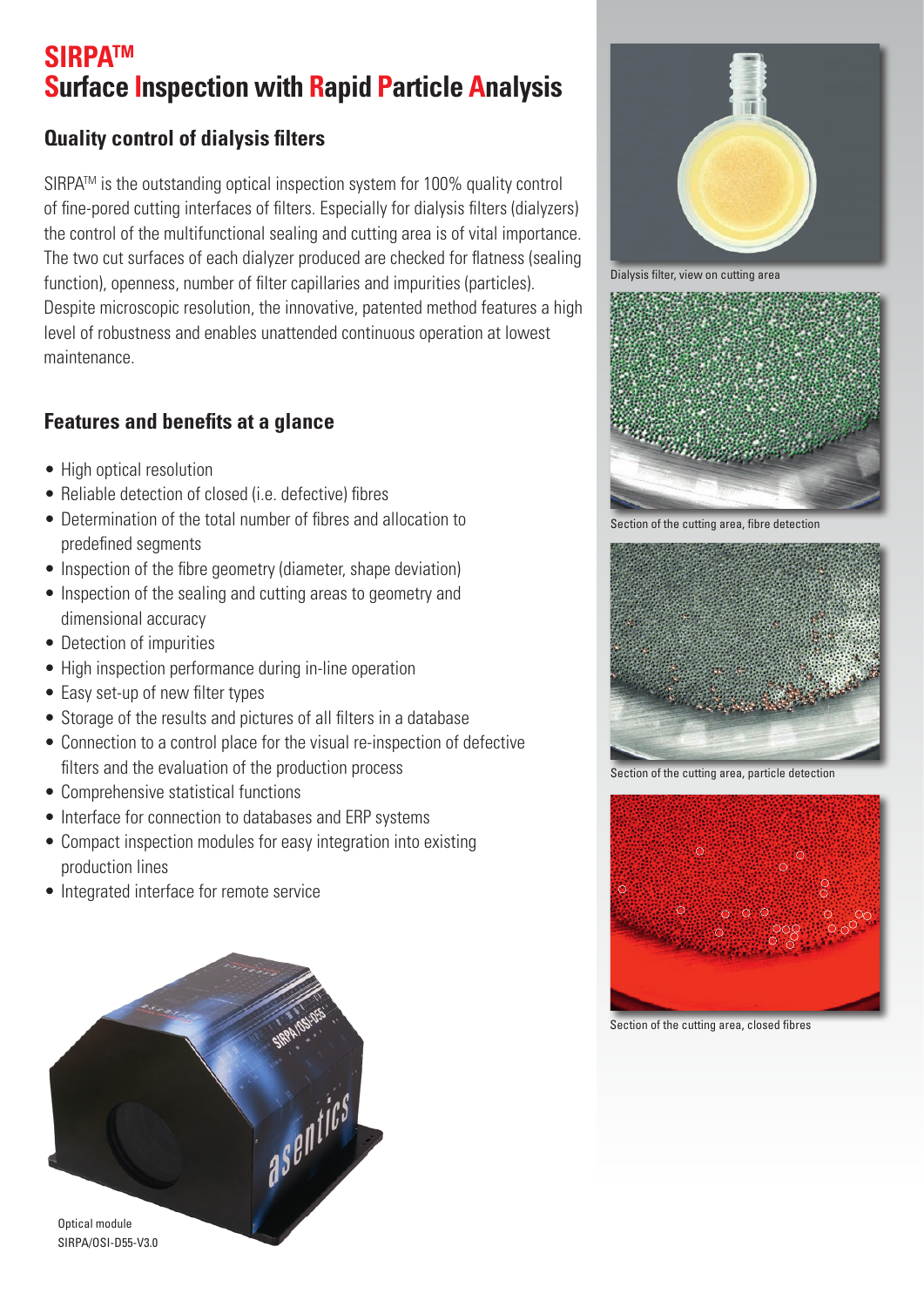## **Technical Data**

| Processing and control unit           | System Cabinet SIRPA/SSI-V2.0                                                                                                                                              |  |  |
|---------------------------------------|----------------------------------------------------------------------------------------------------------------------------------------------------------------------------|--|--|
| Power supply                          | 230 V AC, 50 Hz                                                                                                                                                            |  |  |
| Power consumption                     | max. 500 VA                                                                                                                                                                |  |  |
| Operating temperature                 | $+5^{\circ}$ + 40 $^{\circ}$ C                                                                                                                                             |  |  |
| Protection class                      | IP20                                                                                                                                                                       |  |  |
| Dimensions (L x W x H)                | 600 x 700 x 1,920 mm                                                                                                                                                       |  |  |
| Weight                                | approx. 150 kg                                                                                                                                                             |  |  |
| Connections for optical modules       | $\overline{2}$                                                                                                                                                             |  |  |
| Communication to plant control system | Profibus DP (Slave)                                                                                                                                                        |  |  |
| Digital inputs                        | 1 - Start image acquisition                                                                                                                                                |  |  |
| Display                               | LED monitor 48 cm (19")                                                                                                                                                    |  |  |
| Inspection areas<br>Segments          | 4 Segments<br>$1 =$ sealing area<br>2 = border area, Hansen-side<br>3 = border area, non-Hansen-side<br>$4 =$ inner filter area                                            |  |  |
| Inspection features                   | Counting of fibres,<br>Detection of closed fibres,<br>Detection of cutting grooves (tool abrasion)<br>Enhanced object finding (optional):<br>deformed fibres<br>impurities |  |  |
| Auxillary functions                   | Autom. illumination control.<br>Autom. Illumination set-up,<br>Storage of all inspection images,<br>Logging (Logfile),<br>Remote service interface (optional)              |  |  |
| Processing time (typ.)                | approx. 2s to 3.5s<br>(depending on no. of fibres and scope of inspection)                                                                                                 |  |  |







| 7-V3.O                        | SIRPA/USI-D55-V3.0                |  |
|-------------------------------|-----------------------------------|--|
|                               | 55.0 mm                           |  |
|                               | Ø 54.0 mm                         |  |
|                               | $200 \mu m$                       |  |
| kel                           | $25.3 \,\mathrm{\upmu m}$ / pixel |  |
| (dust, oil and moisture free) |                                   |  |
| 475 x 440 x 324 mm            |                                   |  |
| 28 kg                         |                                   |  |
|                               |                                   |  |



| Optical modules                    | SIRPA/OSI-D47-V3.0                    | SIRPA/OSI-D55-V3.0   |  |
|------------------------------------|---------------------------------------|----------------------|--|
| Field of view                      | $46.5$ mm                             | $55.0$ mm            |  |
| Max. inspection area               | $0.45.5$ mm                           | $\emptyset$ 54.0 mm  |  |
| Min. inner fibre diameter          | $170 \mu m$                           | $200 \mu m$          |  |
| Optical resolution                 | $23.1 \mu m$ / pixel                  | $25.3 \mu m / pixel$ |  |
| Air supply                         | 0.5 bar (dust, oil and moisture free) |                      |  |
| Dimensions $(L \times W \times H)$ | 475 x 440 x 324 mm                    |                      |  |
| Weight                             | 28 kg                                 |                      |  |
| Operating temperature              | $+5^{\circ}$ + 40 $^{\circ}$ C        |                      |  |
| Protection class                   | <b>IP20</b>                           |                      |  |